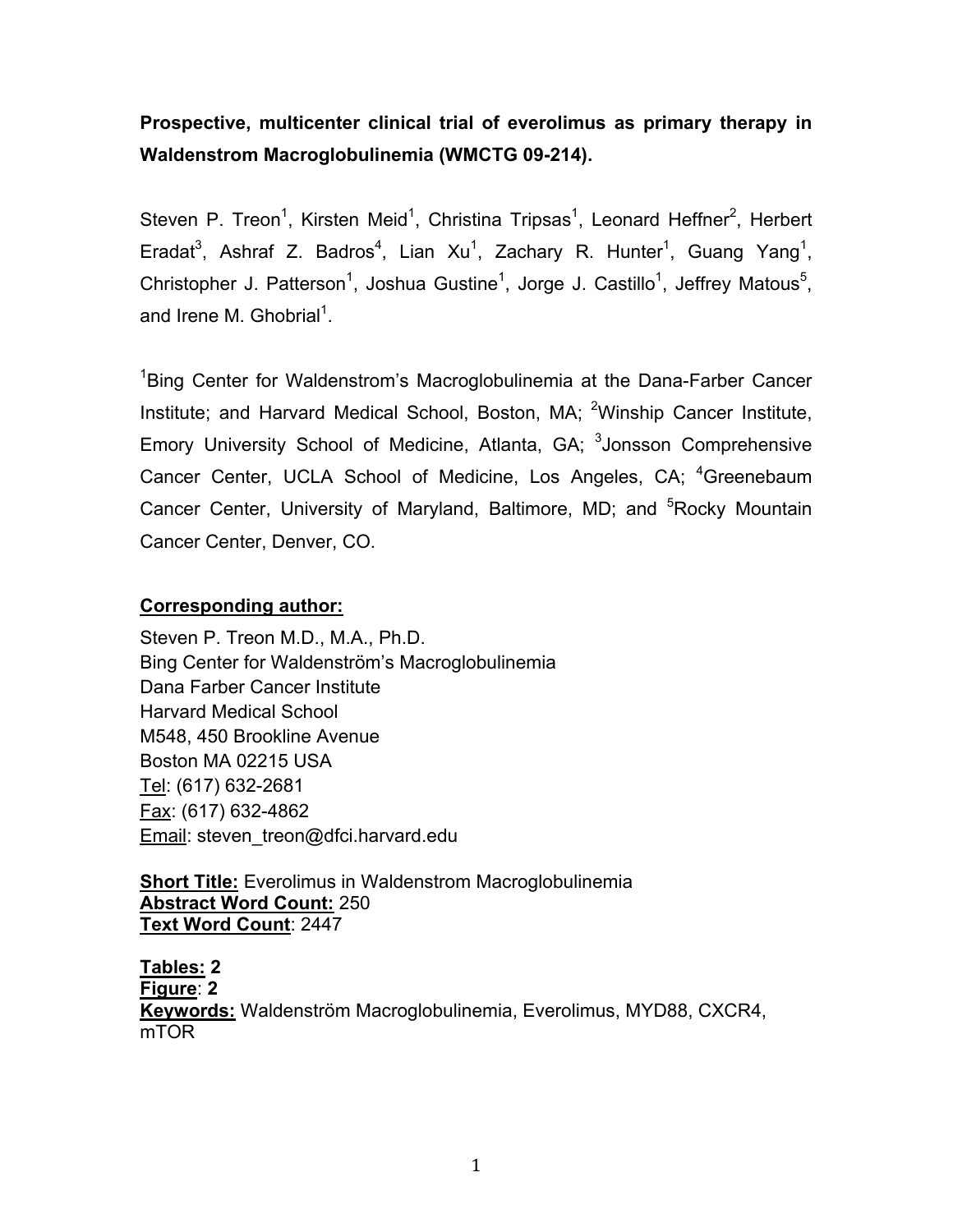## **Abstract**

**Purpose:** Everolimus inhibits mTOR, a component of PI3K/AKT pro-survival signaling triggered by MYD88 and CXCR4 activating mutations in Waldenstrom's Macroglobulinemia (WM).

**Experimental design:** We evaluated everolimus in a prospective, multicenter study of 33 symptomatic, previously untreated WM patients. Intended therapy consisted of everolimus (10 mg/day) until progression or unacceptable toxicity. Dose de-escalation was permitted. The study was registered at www.clinicaltrials.gov (NCT01470196).

**Results:** At best response, median serum IgM levels declined from 4,440 to 1,360 mg/dL (p<0.0001); median hemoglobin rose from 10.8 to 12 g/dL (p=0.001); and median bone marrow disease burden declined from 75% to 52.5% in serially biopsied patients. The ORR and major response rates were 72.7% and 60.6%, respectively. Among genotyped patients, non-responders associated with wild-type MYD88 and mutated CXCR4 status. Median time to response was 4 weeks. Discordance between serum IgM levels and BM disease burden was remarkable. With a median follow-up of 13.1 (range 1.6-64.6 months), the median time to progression was 21 months for all patients, and 33 months for major responders. Discontinuation of everolimus led to rapid serum IgM rebound in 7 patients, and symptomatic hyperviscosity in two patients. Toxicity led to treatment discontinuation in 27% of patients, including 18% for pneumonitis.

**Conclusions:** Everolimus is active in previously untreated WM. IgM discordance is common, and treatment cessation can often lead to rapid serum IgM rebound. Pneumonitis also appears more pronounced in untreated versus previously treated WM patients. The risks and benefits of everolimus should be carefully weighed against other primary WM therapy options.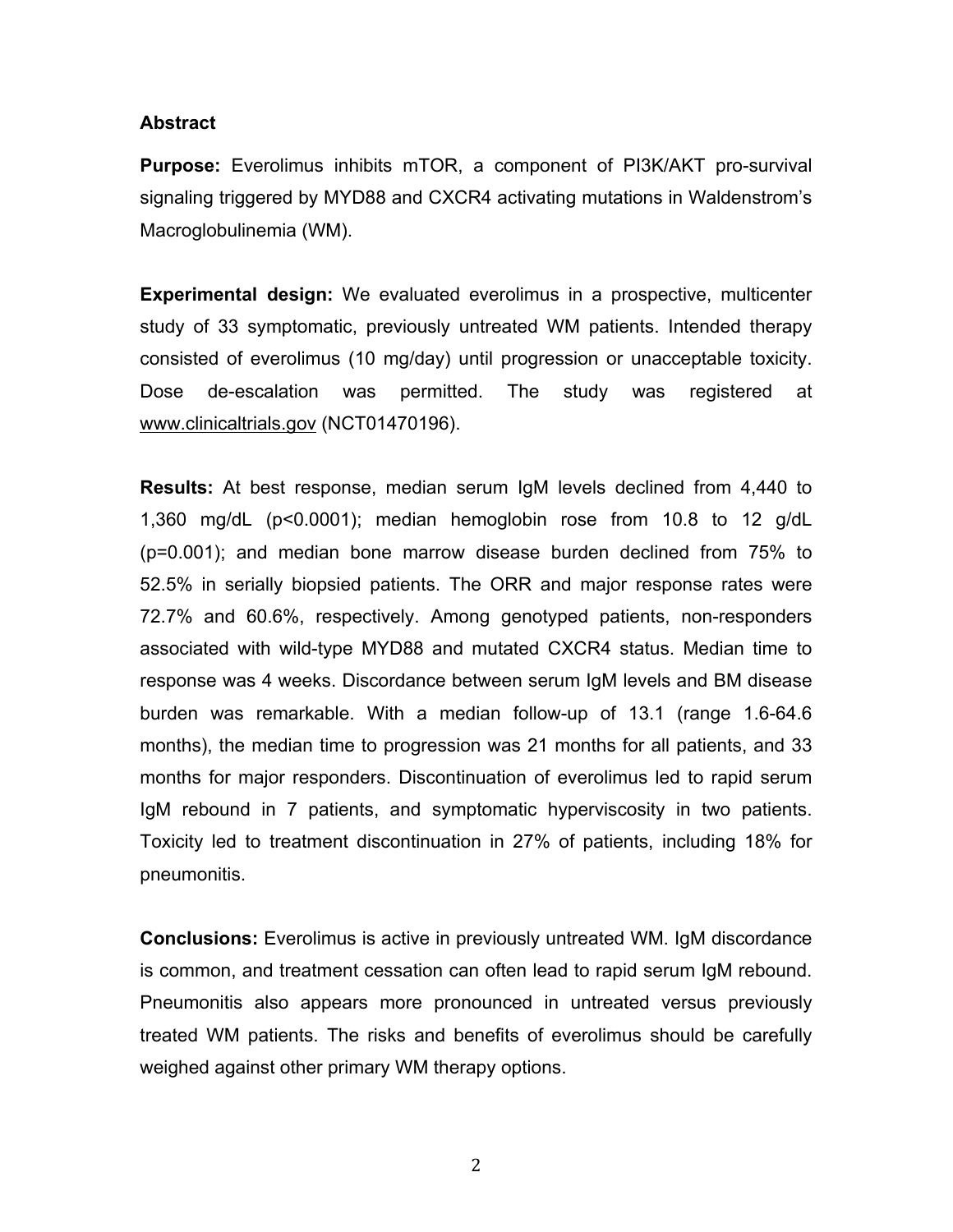#### **Introduction**

The PI3K/AKT pathway is an important survival signaling cascade that supports the growth and survival of malignant lymphoplasmacytic cells (LPC) in Waldenstrom Macroglobulinemia (WM). $^1$  Activating mutations in MYD88 and CXCR4, found in 95% and 30% of WM patients, respectively, trigger PI3K/AKT signaling.<sup>2-5</sup> Everolimus is an orally administered inhibitor of mammalian target of rapamycin (mTOR), a serine-threonine kinase that is downstream of the PI3K/AKT signaling pathway.<sup>6</sup> Everolimus is approved by the U.S. Food and Drug Administration for treatment of several solid malignancy indications, and shows *in vitro* activity against WM cells.<sup>6</sup> In previous work, we evaluated the activity of everolimus in previously treated WM patients.<sup>7</sup> The overall response rate (ORR) using consensus criteria was 73%, and 50% of patients achieved a major response.<sup>8</sup> The median progression-free survival (PFS) was 21 months in this study. $^9$  Toxicities were common, with grade 3 or higher adverse events observed in 67% of patients. $8,9$  We therefore examined the safety and efficacy of everolimus in previously untreated, symptomatic WM patients. We performed serial bone marrow (BM) biopsies to more fully delineate the impact of therapy on WM disease burden, and also assessed the impact of MYD88 and CXCR4 mutations on treatment outcome. We present herein the first report from this prospective, multicenter study.

#### **Patients and Methods**

Symptomatic WM patients requiring therapy based on consensus recommendations,<sup>10</sup> and who were previously untreated were eligible to enroll. To meet eligibility, patients must have had a platelet count of ≥75 x 10<sup>9</sup>/L, absolute neutrophil count (ANC) of  $\geq 1.5$  X 10<sup>9</sup>/L. Patients with symptomatic hyperviscosity, known history of active or chronic hepatitis B or C, uncontrolled diabetes, or severe or uncontrolled medical conditions that prohibited study participation were excluded.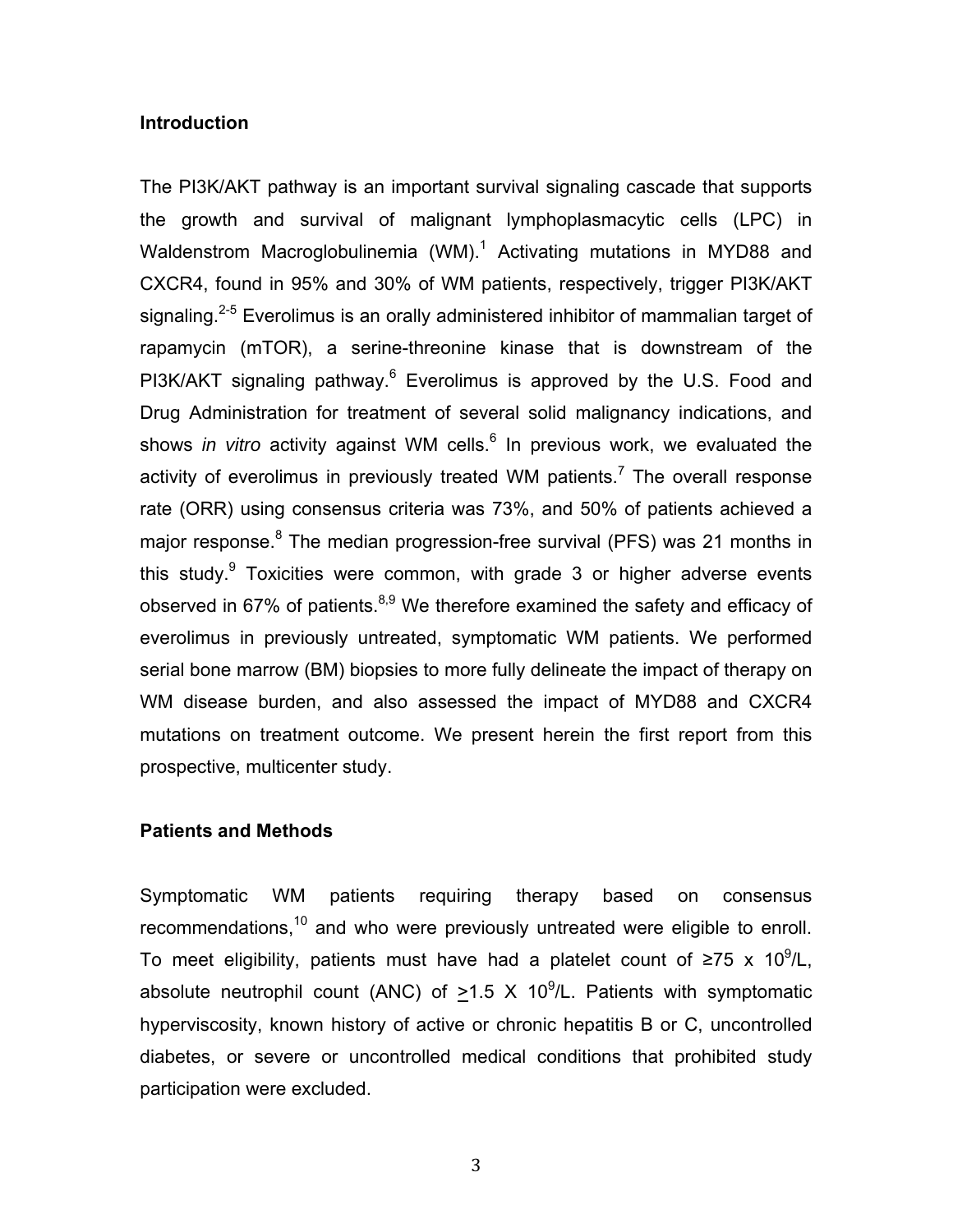The study was conducted by the WM Clinical Trials Group (WMCTG Protocol 09- 214). All patients provided informed written consent approved by the local institutional review boards (IRB). Intended therapy consisted of self-administered oral everolimus (10 mg/day). Patients were treated until progression or unacceptable toxicity. Each treatment cycle was 4 weeks. Dose reduction for grade 3 or higher adverse events was permitted as follows: 7.5 mg daily, 5.0 mg daily, and 5.0 mg every other day for the first, second, and third dose deescalations, respectively. Dose re-escalation was not permitted. Re-treatment was permitted once adverse events resolved to grade 1 or less. Filgrastim or transfusional support was permitted to treat hematological adverse events. Patients were strongly encouraged to use 5 mL of an oral dexamethasone solution (0.5 mg/5mL) to swish and spit up to 4 times daily for prevention of stomatitis during the first three months of everolimus therapy.

Baseline studies consisted of complete blood counts and differential, quantitative serum IgM levels, serum protein electrophoresis, a BM biopsy and aspiration, computed tomography (CT) scans of the chest, abdomen and pelvis (CAP), serum electrolytes, liver function tests (LFTs), amylase, lipase, blood urea nitrogen (BUN), creatinine, and serum  $\beta$ -microglobulin levels, lipid panel and glucose. Patients were assessed for efficacy and toxicity on the first day of cycles 2, 3, and thereafter every 12 weeks. A BM biopsy and aspiration, and CT scans of CAP (if extramedullary disease was present at baseline) were required at 24 weeks, and thereafter as clinically indicated, including to confirm complete response or suspected disease progression.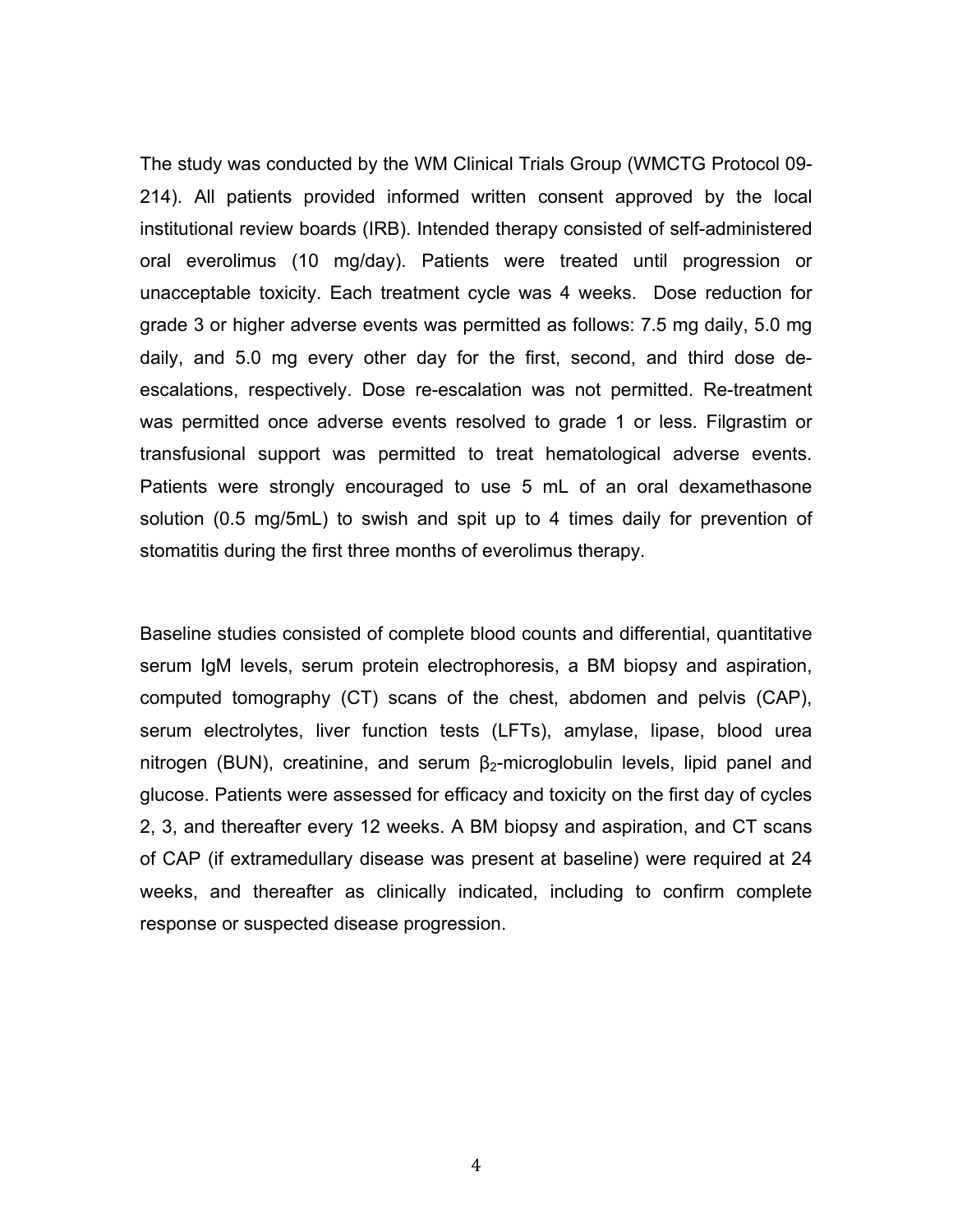## **MYD88L265P and CXCRWHIM Mutation Genotyping**

MYD88 and CXCR4 genotyping was performed for patients enrolled at the Dana Farber Cancer Institute. An allele specific polymerase chain reaction (PCR) assay was used for determination of MYD88<sup>L265P</sup> using DNA isolated from CD19selected BM cells as previously described. $^\text{1}$  CXCR4 $^\text{WHIM}$  mutation status was determined by AS-PCR and Sanger sequencing of CD19-selected BM cells.<sup>2</sup>

## **Statistical analysis**

The primary endpoint was determination of overall response rate. Response determinations were made using consensus criteria adapted from the Sixth International Workshop on WM.<sup>11</sup> Secondary endpoints included determination of time to progression, and assessment of safety and tolerability of everolimus. Sample size was predicated on an expected overall response rate of >70%, and a minimal acceptable response rate of 50% based on assumptions derived from our previous published experience with everolimus.<sup>8,9</sup> PFS was defined as the time between initiation of therapy and date of progression, death or last followup. Patients without disease progression (including those taken off study for toxicity) were censored at the date of their last evaluation. For categorical univariate analyses, the Kaplan–Meier method for incomplete observations was used to estimate PFS curves, which were compared using the log-rank test. A Wilcoxon Rank-Sum test was used for analysis of pre- and post-therapy continuous variables. For categorical variables, a two-tailed Fisher's exact test was used. P-values  $\leq 0.05$  were considered statistically significant. All graphics and calculations were obtained using STATA 13.1 (StataCorp LP, College Station, TX, USA).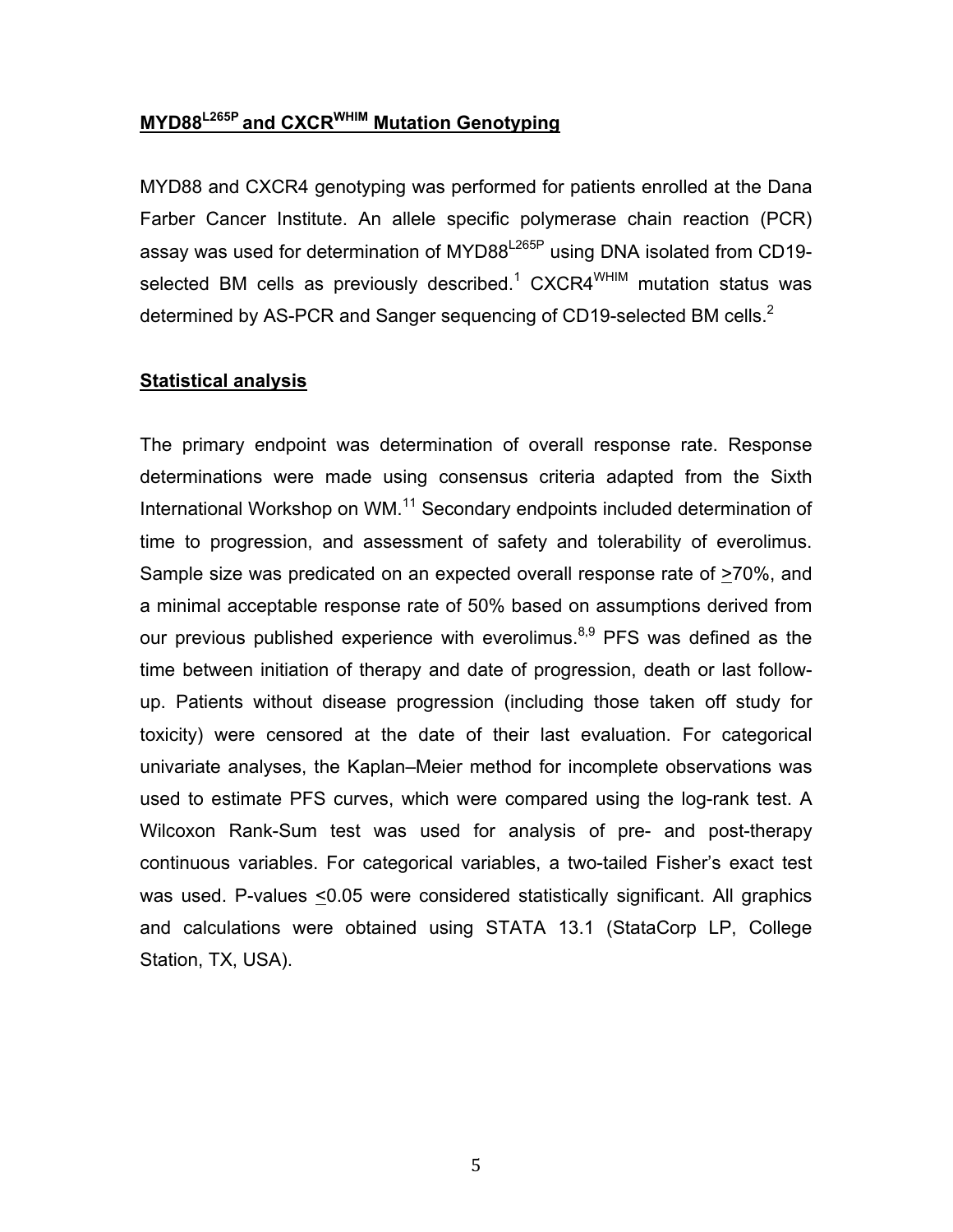#### **Patients and disease characteristics**

Thirty-three patients were enrolled, and their baseline characteristics are shown in **Table 1**. The first patient started on therapy on 12/9/2009, and last patient started therapy on 6/13/2011. The last patient came off study for disease progression on 7/14/2016. The median number of treatment cycles administered was 10.5 (range 1-64.6). All participants are off treatment.

#### **Response**

Median IgM levels for all 33 patients declined from 4,440 mg/dl (range 959- 10,256 mg/dl) at baseline to 1,360 (range 146-7,100 mg/dL) at best response ( $p$ <0.0001). Pre-therapy, 23/33 (69.7%) patients had a serum IgM level  $\geq$ 3,000 mg/dL; following treatment, 8 of 33 (12.9%) patients had a serum IgM level >3,000 mg/dL (p=0.0004). Among 24 patients with serial BM biopsies, the median BM involvement declined from 75% (range 2-95%) to 52.5% (range 6- 95%) at best response (p=0.03). Discordance between serum IgM levels and BM disease burden was common (**Figure 1**). For 24 patients who had a repeat BM biopsy by week 26, the median change in serum IgM was -47.9% (range 3.8% to -88.5%, while the synchronous change in BM disease burden was -13.3% (range -36.8% to 200%) (r=0.23; p=0.26). In 8 (33.3%) of these patients, the BM disease burden had increased, with a median increase of 43% (range 25% to 200%), while the serum IgM level decreased by a median of 41% (range -75.7% to 3.8%). No serum IgM flare was observed.

Following treatment, the median hemoglobin level for all patients rose from 10.8 to 12 g/dL (p=0.001) at best response. Categorical responses were as follows: Very good partial response (VGPR; n=1); Partial response (PR; n=19); Minor response (MR; n=4); for an overall response rate (ORR) and major response (PR or better) rate of 72.7% (95% CI 57.5-87.9%) and 60.6% (95% CI 43.9-77.3%), respectively. No patient achieved a complete response. Overall and major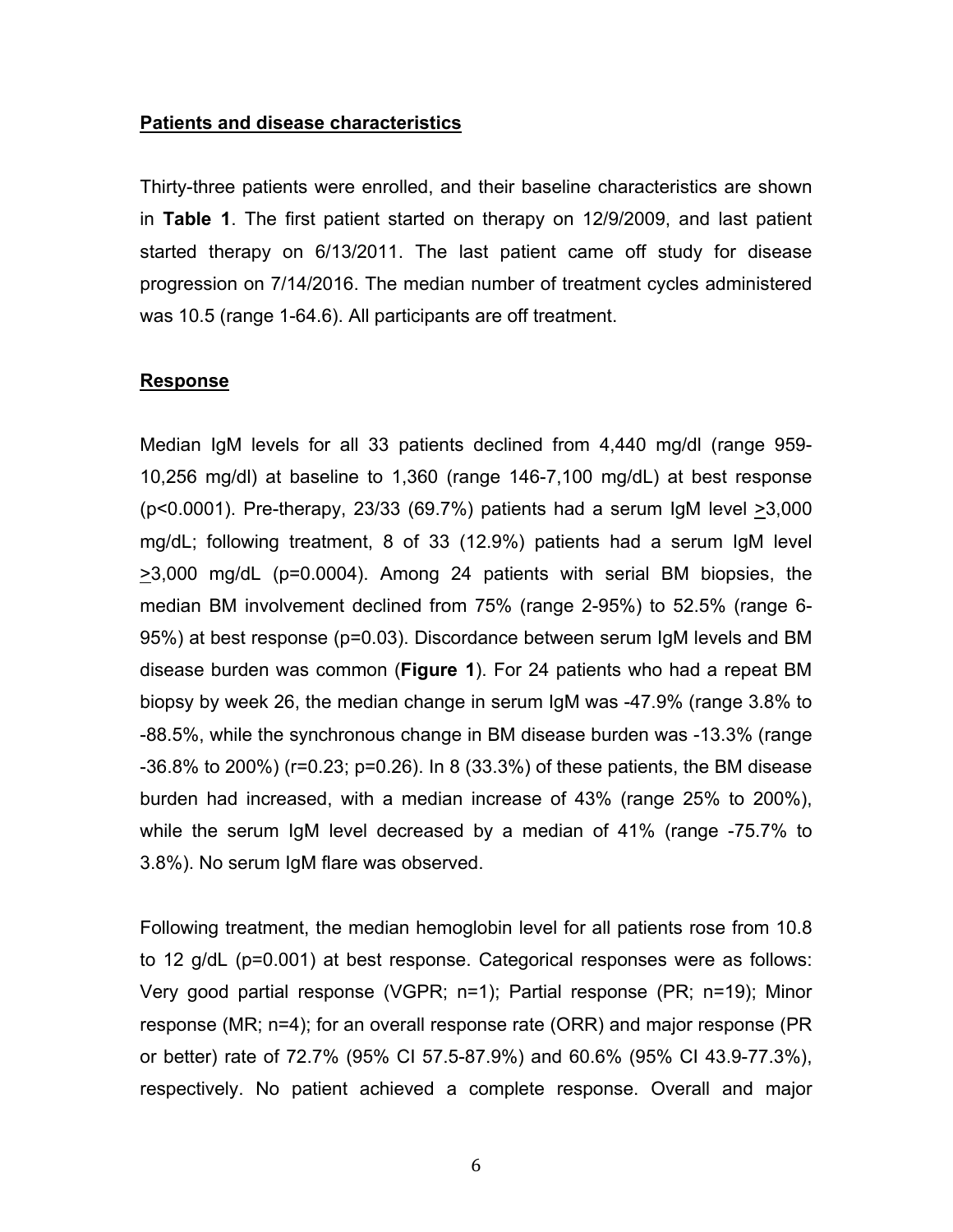response rates were not impacted by the International Scoring System for WM  $(ISSWM)$  score.<sup>12</sup>

MYD88 and CXCR4 somatic mutation status was evaluable in 21 patients. Twenty (95.2%) genotyped participants expressed MYD88<sup>L265P</sup>. The overall and major response rates in these patients were 71.4% and 52.4%, respectively. One patient with MYD88 wild-type did not respond. CXCR4<sup>WHIM</sup> mutations were present in  $4/21$  (19.2%) genotyped participants, all of whom were MYD88<sup>L265P</sup> mutated. The ORR for patients with CXCR4 wild-type and WHIM mutations were 81.3% and 50%, respectively (p=0.25). Major response attainment occurred in 62.5% and 25% of patients with CXCR4 wild-type and WHIM mutations, respectively (p=0.56). Among responders, the median time to at least a minor response was 1 month (range 1-9 months), while the median time to a major response was 2 months (range 1-27 months).

#### **Time to progression**

With a median follow-up of 13.1 months (range 1.6-64.6 months), all patients were alive. All patients are off treatment. The Kaplan-Meier curve for PFS for all patients appears in **Figure 2.** The median time to progression was 21 months (95% CI 11-39 months). By univariate analysis, neither baseline BM disease burden >50% versus <50% (p=0.95), serum IgM >4,000 versus <4,000 mg/dL (p=0.59), nor hemoglobin >11 versus <11 g/dL (p=0.16) levels were associated with increased risk for progression. Dose de-escalation (<10 mg/day versus 10 mg/day) was also not associated increased risk of progression (p=0.34). Categorical response attainment was associated with progression risk. Patients achieving a PR or better had a longer PFS versus those with less than a PR (33 versus 5 months, respectively; HR=4.350, 95% CI 3.9-113 months, p=0.0011).

#### **Toxicities**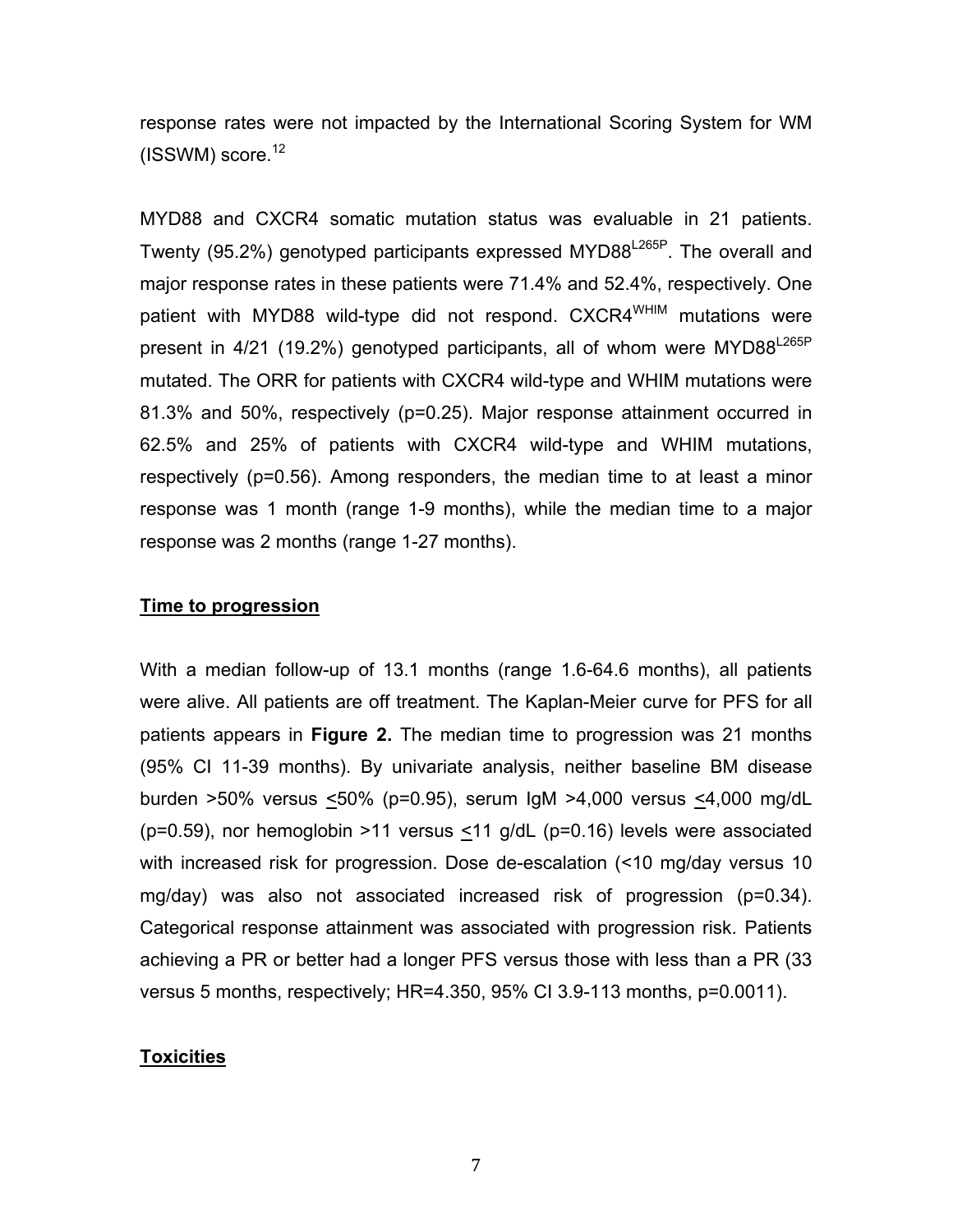Grade 2 or higher toxicities that were at least possibly related to protocol therapy are presented in **Table 2**. The most common non-hematological treatment related Grade  $\geq$  toxicities included mucositis (27.3%), infection (21.2%), rash (21.2%), fatigue (18.2%), and pneumonitis (18.2%). Treatment related hematological toxicities that were at least grade >2 included anemia (27.3%), neutropenia (18.2%), and thrombocytopenia (15.2%). Dose reduction due to adverse events occurred in 9 patients, with dose reduction to 7.5 mg (N=5) and 5.0 mg (N=2) daily, and 5.0 mg (N=2) every other day. Treatment was discontinued in 32 patients, with reasons for discontinuation as follows: nonresponse (n=6); progressive disease (n=15); pneumonitis (n=5); withdrawal of consent (N=3) that included one patient for recurring grade 2 stomatitis; noncompliance (N=2), and prolonged study drug hold for unrelated infection.

Following discontinuation of everolimus, rapid increases in serum IgM levels were common. In seven patients, serum IgM levels showed at least a doubling. In these patients, serum IgM levels increased from a median of 1,410 (range 306-2,880 mg/dL) to 4,670 (range 2,510-5,910 mg/dL) at a median of 39 days (range 18-95 days) following discontinuation of everolimus. Four of these patients underwent plasmapheresis, including two for symptomatic hyperviscosity, and two to prevent a rituximab-related IgM flare with subsequent therapy.

## **IgA and IgG hypogammaglobulinemia**

At baseline, median serum IgA and IgG levels were 99 and 884 mg/dL, respectively. Following therapy, at last individual patient assessment, median serum IgA and IgG levels declined to 44 and 447 mg/dL, respectively (p=0.49 and p=0.23, respectively).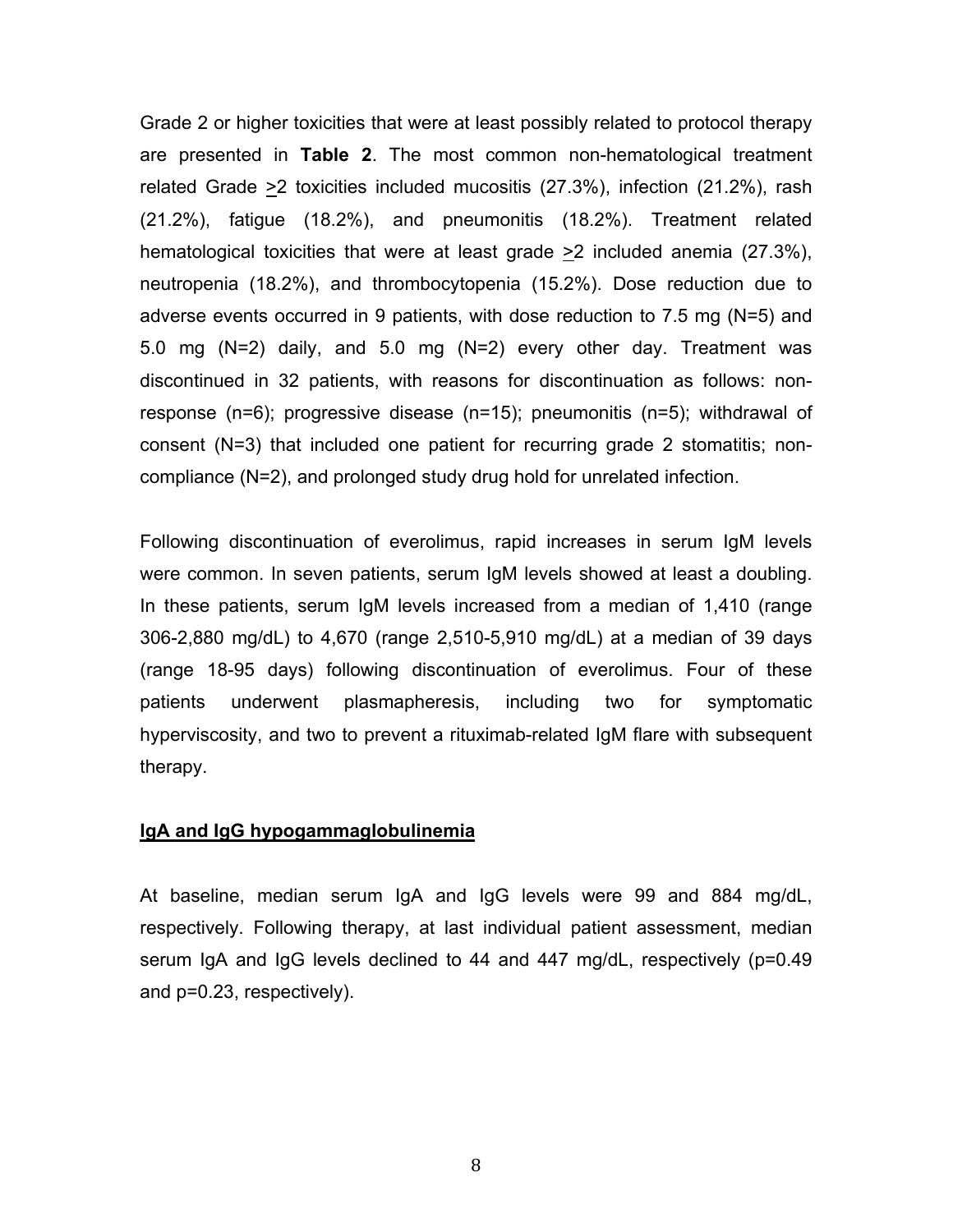## **Discussion**

In this prospective, multicenter study, we examined the single agent activity of everolimus in symptomatic, untreated WM patients. Everolimus inhibits mTOR, a serine-threonine kinase that contributes to PI3K/AKT directed growth and survival signaling in WM. $^{6,7}$  Activating mutations in both MYD88 and CXCR4 trigger PI3K/AKT signaling.<sup>1,2</sup> Our findings showed that everolimus was associated with overall and major responses in 72.7% and 60.6%, respectively, using consensus criteria.<sup>11</sup> However, the frequent finding of IgM discordance complicated response interpretation since consensus criteria for response in WM primarily rely on changes in serum IgM levels. IgM discordance has been observed with other therapeutics used to treat WM patients including rituximab and ofatumumab that can increase, while bortezomib and ibrutinib can decrease serum IgM levels independent of changes in BM tumor burden.<sup>13-17</sup> A bystander effect for the "IgM flare" by rituximab has been proposed wherein immune cells release IL-6 though interactions with the Fc domain of rituximab prompting IgM release by WM cells.<sup>18</sup> The BTK substrate STAT5A regulates IgM secretion in WM cells, and its selective inhibition by ibrutinib has been proposed to contribute to its discordant findings.<sup>17</sup> However, the PI3K/AKT pathway is not a known contributor to STAT5A signaling, and other on-target signaling events, as well as off-target effects that contribute to IgM production and secretion could be impacted by everolimus.

The impact of MYD88 and CXCR4 mutations on response activity was also investigated. Genotyping was performed for 21 patients (all at DFCI). While the study numbers are small for a meaningful analysis, the one patient with MYD88 wild-type was a non-responder, while the overall and major response rates were lower in CXCR4 mutated patients. Wild-type MYD88 and CXCR4<sup>WHIM</sup> mutation status were also associated with lower overall and major clinical responses to ibrutinib.<sup>17</sup> In preclinical studies, WM cells transduced with CXCR4<sup>WHIM</sup> receptors showed resistance to everolimus as well as ibrutinib following SDF-1a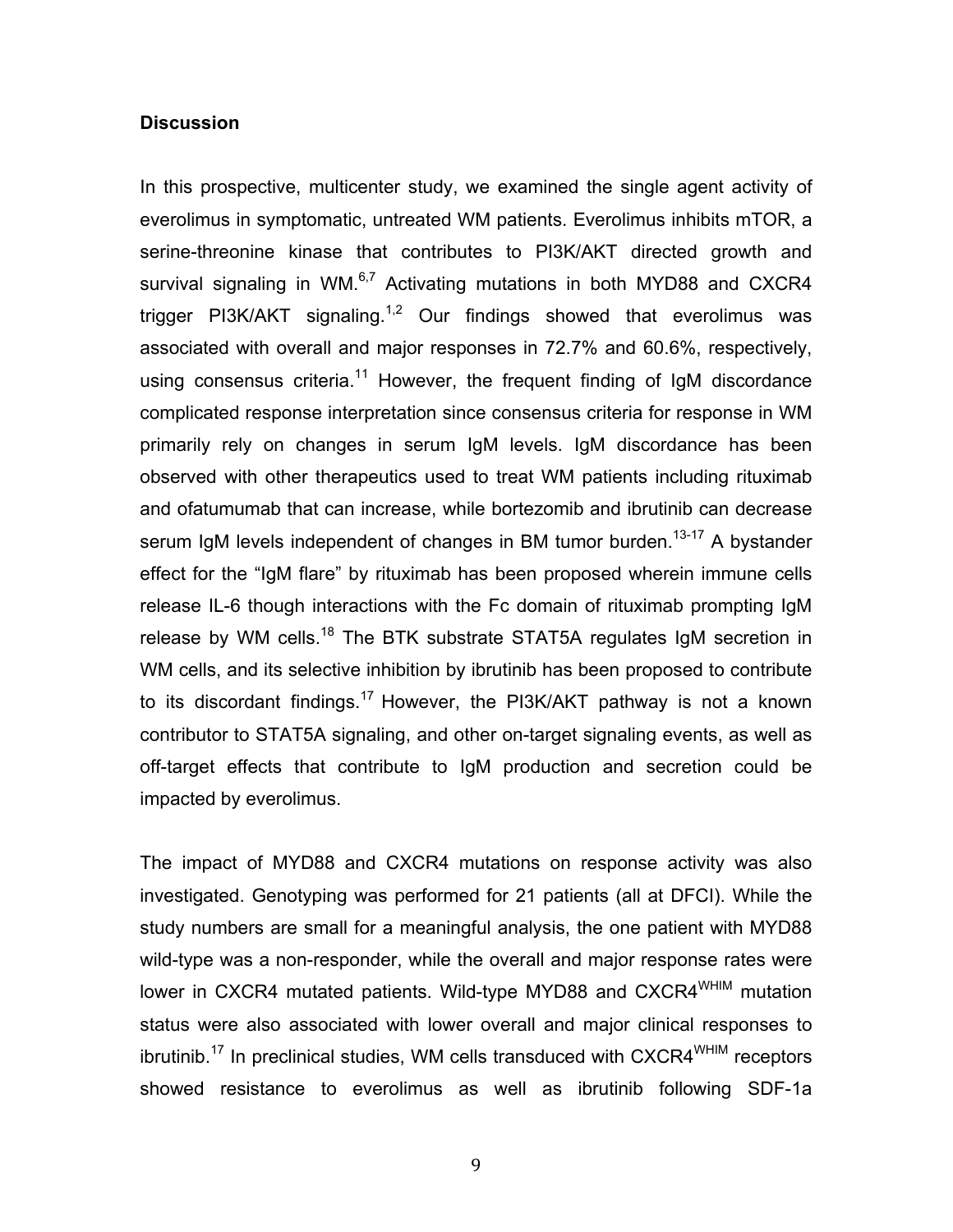stimulation.<sup>5,19</sup> The use of CXCR4 antagonists sensitized WM cells transduced with CXCR4<sup>WHIM</sup> receptors to the effects of everolimus and ibrutinib in these studies. Combination studies with CXCR4 antagonists may be of interest with everolimus, as well as other agents such as ibrutinib whose responses are impacted by CXCR4 mutations.

The median PFS observed in this study of untreated patients was similar (21 months) to that observed in our previous, multicenter study of everolimus in previously treated WM patients. Patients with major responses exhibited longer PFS than those with minor responses or stable disease (i.e. 33 versus 5 months). Only one patient attained a VGPR, and none a CR precluding an analysis on the impact of deeper (i.e. VGPR or better) categorical attainment on PFS. The lack of CR attainment observed in this trial is not uncommon in WM, and may reflect the broad pro-survival signaling cascades induced by MYD88 and/or CXCR4 activating mutations that include canonical NFkB, PI3K/AKT and MAPK/ERK signaling. $4,5$ 

Drug related toxicity was responsible for discontinuation of everolimus in 9 (27%) patients, including 5 for pneumonitis. In total, 6 (18%) patients experienced treatment related pneumonitis that resulted in hospitalization for 3 patients. The incidence of grade 2 or higher treatment related pneumonitis was higher in this study versus that observed by us in our study with everolimus monotherapy in previously treated WM patients (18% versus 8%). Treatment related pneumonitis has also been reported with idelalisib, and may represent a class effect for therapeutics that target PI3K/AKT signaling. A higher incidence of autoimmune related events, including pneumonitis has also been observed with idelalisib in frontline versus previously treated CLL patients.<sup>20</sup> The impact of previous treatment status on T-reg immune cell function may have contributed for differences in autoimmune activity between frontline and previously treated patients exposed to idelalisib, and may be relevant in WM patients undergoing everolimus therapy.<sup>20</sup> Steroids were effective in the treatment of everolimus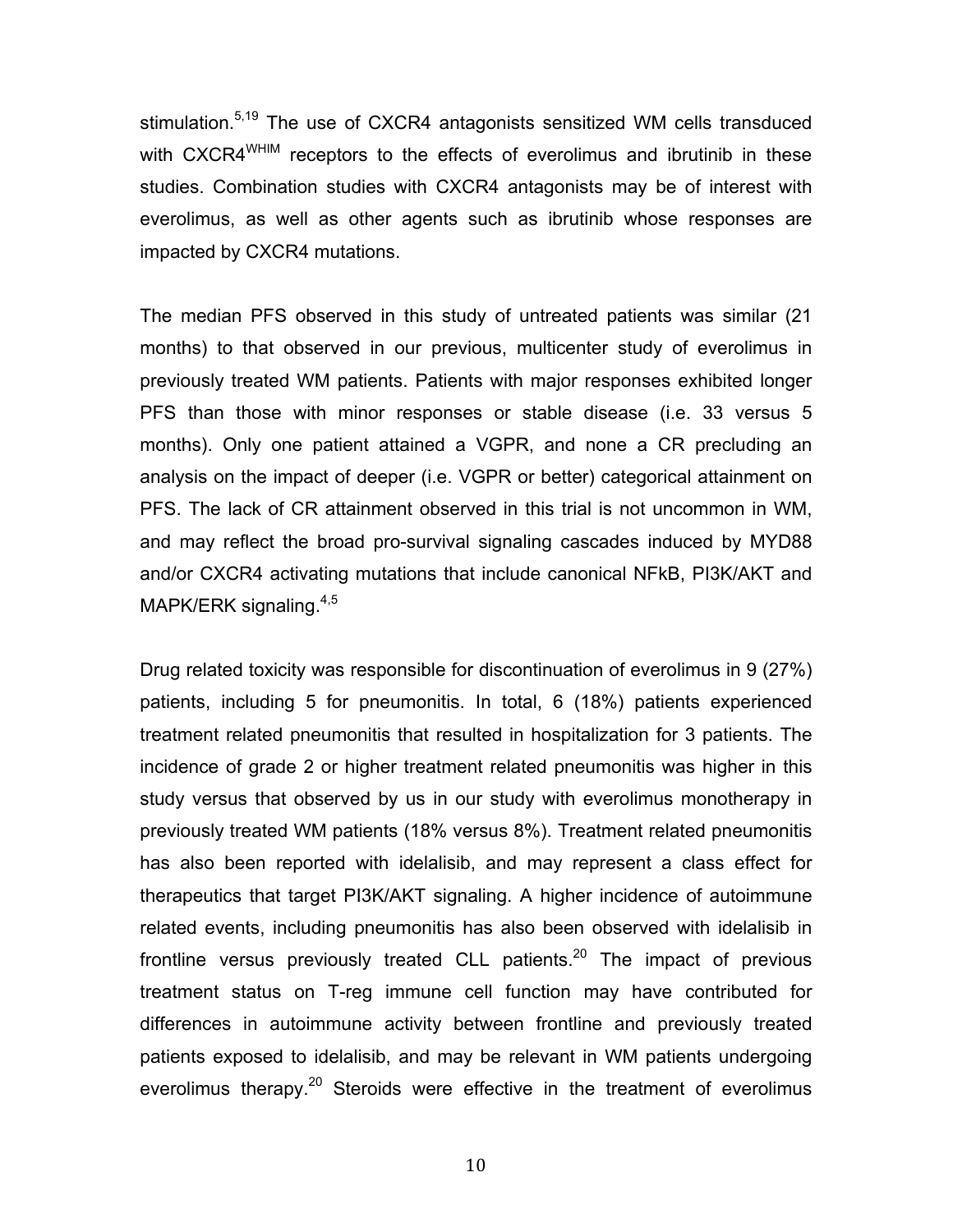related pneumonitis, which resolved in all patients. Oral mucositis, a known side effect of everolimus, was less pronounced (no grade >3 events) in this study compared to our experience in previously treated patients, and likely reflected the routine use of an oral swish and spit dexamethasone solution during the first three months of everolimus therapy as a preventative. Despite this measure, mucositis occurred at a grade 2 level in 27% of patients, and contributed to early study withdrawal for one patient. Minimal systemic steroid absorption was likely associated with the oral swish and spit dexamethasone solution. Cytopenias were also commonly observed adverse events, particularly grade 2 or higher anemia that was seen in 27% of patients.

The study findings show that everolimus is active in previously untreated WM patients. Discordance between serum IgM levels and BM disease burden is remarkable, and cessation of everolimus can produce rapid rebounds in serum IgM levels. Toxicity resulted in premature discontinuation of therapy in 27% of patients, and included pneumonitis that appeared more common in this study compared to our experience in previously treated WM patients. The risks and benefits of everolimus should carefully be weighed against other available treatment options for the primary therapy of WM. Current NCCN and WM consensus guidelines support use of everolimus in relapsed/refractory WM disease, and appear reasonable in view of the risk/benefit identified for everolimus in this frontline study.  $21,22$ 

## **Acknowledgements**

Supported by Novartis Inc., that provided study drug and research funding, Peter Bing M.D., the Edward and Linda Nelson Fund for WM Research, the D'Amato Fund for Genomic Discovery, and the Bauman Fund for Waldenstrom's Macroglobulinemia Research.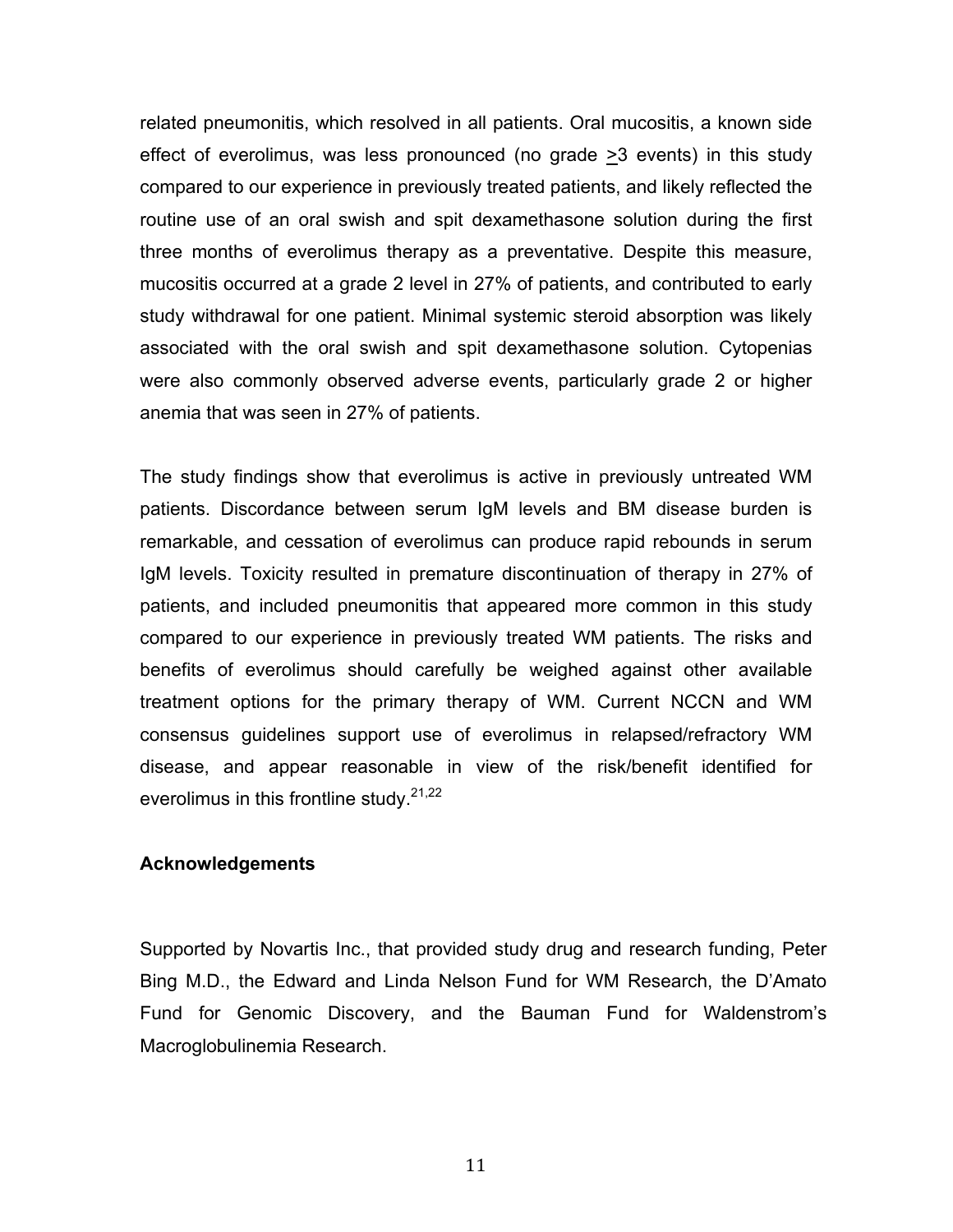## **Authorship**

SPT designed the study. SPT, LH, HE, AZB, JJC, JM, and IMG provided treatment to study patients, and collected study data. KM, CT, JG, CJP coordinated the study and/or provided regulatory oversight. SPT and KM analyzed the study data. LX, GY, and ZRH performed MYD88 and CXCR4 genotyping and/or signaling studies. All authors reviewed the manuscript, provided input, and approved its submission. SPT wrote the first draft of the manuscript.

## **Conflicts of Interest**

SPT and IMG received research funding from Novartis Inc. JJC received honoraria from Alexion, Biogen, Celgene and Otsuka, and research funding from Abbvie, Gilead, Millennium and Pharmacyclics.

## **References**

- 1. Leleu X, Jia X, Runnels J, et al. The Akt pathway regulates survival and homing in Waldenstrom macroglobulinemia. Blood. 2007; 110:4417-26.
- 2. Xu L, Hunter Z, Yang G, et al. MYD88 L265P in Waldenstrom macroglobulinemia, immunoglobulin M monoclonal gammopathy, and other B-cell lymphoproliferative disorders using conventional and quantitative allele-specific polymerase chain reaction. Blood. 2013; 121:2051-8.
- 3. Xu L, Hunter ZR, Tsakmaklis N, et al. Clonal architecture of CXCR4 WHIMlike mutations in Waldenström Macroglobulinaemia. Br J Haematol. 2016; 172(5):735-44.
- 4. Yang G, Buhrlage S, Li T, et al. HCK is a survival determinant transactivated by mutated MYD88, and a direct target of ibrutinib in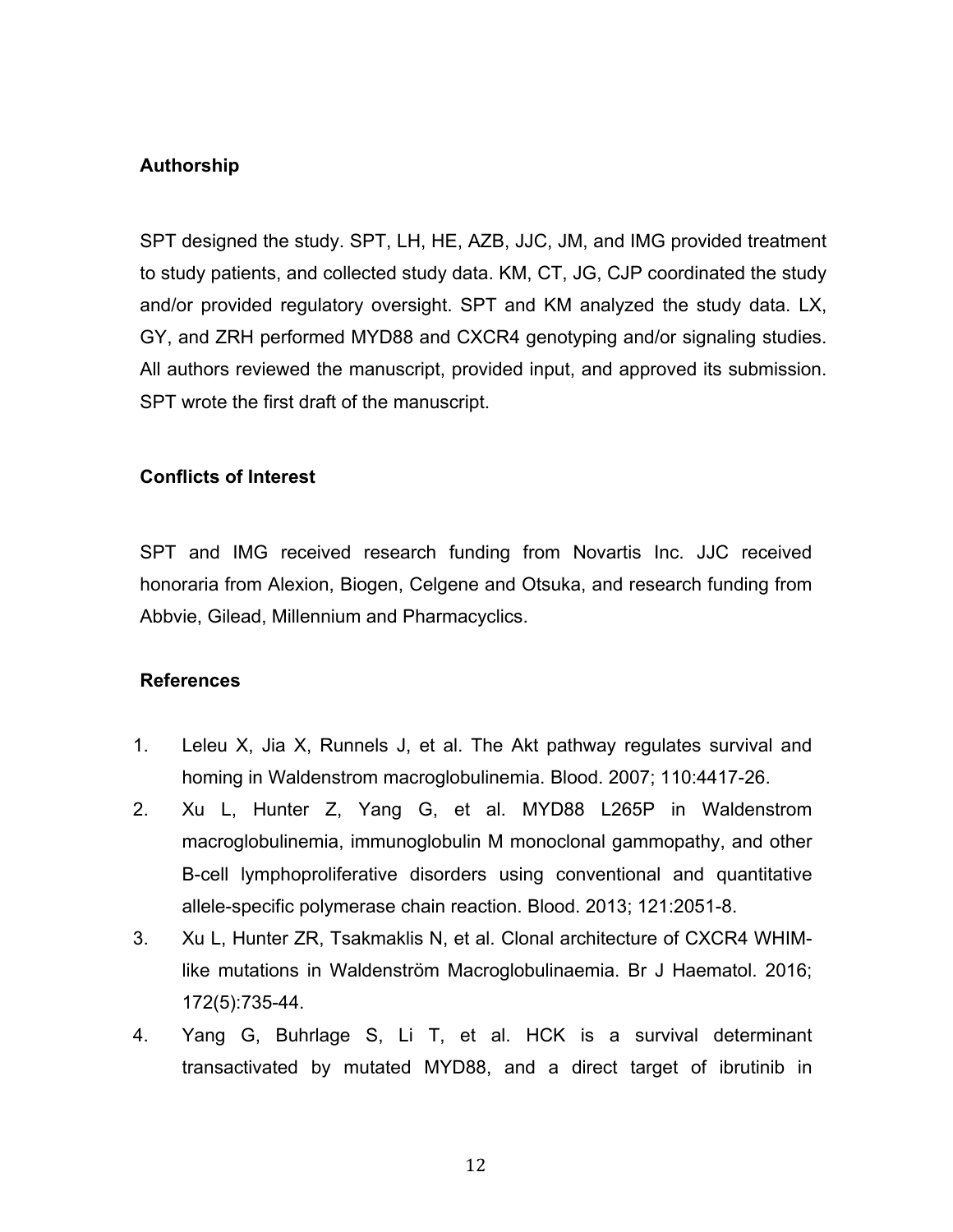Waldenstrom Macroglobulinemia. Blood. 2016; May 3. Pii: blood-2016-01- 695098. [Epub ahead of print].

- 5. Cao Y, Hunter ZR, Liu X, et al. The WHIM-like CXCR4<sup>S338X</sup> somatic mutation activates AKT and ERK, and promotes resistance to ibrutinib and other agents used in the treatment of Waldenstrom's Macroglobulinemia. Leukemia. 2015; 29:169-76.
- 6. Houghton PJ. Everolimus. Clin Cancer Res. 2010; 16(5): 1368-72.
- 7. Roccaro AM, Sacco A, Jia X, et al. Mechanisms of Activity of the TORC1 Inhibitor Everolimus in Waldenstrom Macroglobulinemia. Clin Cancer Res. 2012; 18:6609–22.
- 8. Ghobrial IM, Gertz M, LaPlant B, et al. Phase II Trial of the Oral Mammalian Target of Rapamycin Inhibitor Everolimus in Relapsed or Refractory Waldenström Macroglobulinemia. J. Clin Oncol. 2010; 28:1408-14.
- 9. Ghobrial IM, Witzig TE, Gertz M, et al. Long-term results of the Phase II trial of the oral mTOR inhibitor Everolimus (RAD001) in relapsed or refractory Waldenstrom Macroglobulinemia. Am J Hematol. 2014; 89(3):237-42.
- 10. Kyle RA, Treon SP, Alexanian R, et al. Prognostic markers and criteria to initiate therapy in Waldenström's macroglobulinemia: Consensus Panel Recommendations from the Second International Workshop on Waldenström's macroglobulinemia. Semin Oncol. 2003; 30:116–120.
- 11. Owen RG, Kyle RA, Stone MJ, et al. Response assessment in Waldenstrom Macroglobulinaemia: Update from the VIth International Workshop. Br J Haematol. 2013; 160(2): 171-6.
- 12. Morel P, Duhamel A, Gobbi P, et al. International prognostic scoring system for Waldenstrom Macroglobulinemia. Blood. 2009; 113(18): 4163-70.
- 13. Dimopoulos MA, Zervas C, Zomas A, et al: Treatment of Waldenstrom's macroglobulinemia with rituximab. J Clin Oncol. 2002; 20:2327-33.
- 14. Treon SP, Branagan AR, Hunter ZR, et al. Paradoxical increases in serum IgM and viscosity levels following rituximab in Waldenstrom's macroglobulinemia. Ann Oncol. 2004; 15:1481-3.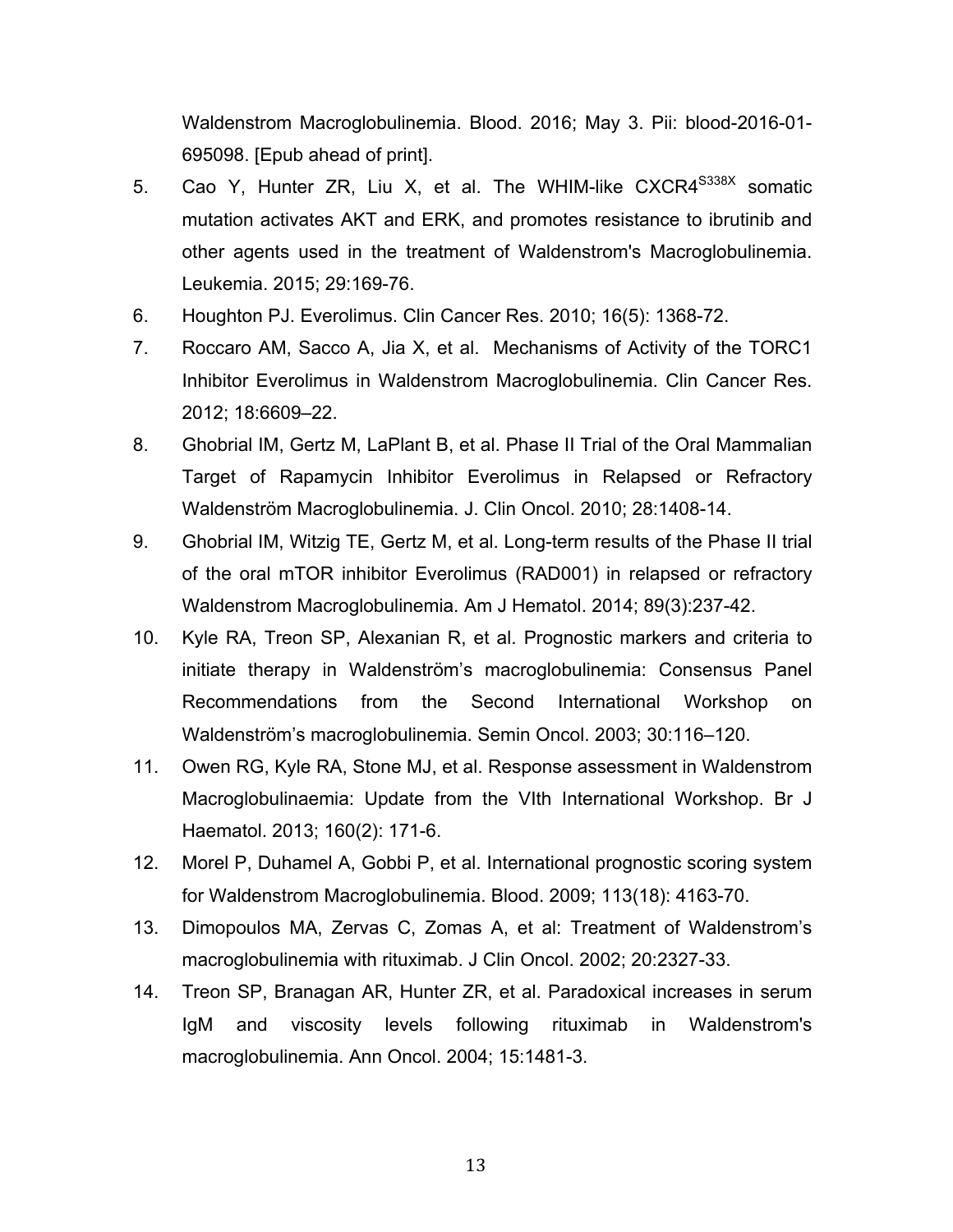- 15. Furman RR, Eradat H, Switzky JC, et al. A Phase II Trial of Ofatumumab In Subjects with Waldenstrom's Macroglobulinemia. Blood. 2011; 118: Abstract 3701.
- 16. Treon SP, Hunter ZR, Matous J, et al. Multicenter clinical trial of bortezomib in relapsed/refractory Waldenstrom's macroglobulinemia: results of WMCTG Trial 03-248. Clin Cancer Res. 2007; 13(11):3320-5.
- 17. Treon SP, Tripsas CK, Meid K, et al. Ibrutinib in previously treated Waldenstrom's Macroglobulinemia. N Engl J Med. 2015; 372(15):1430-40.
- 18. Yang G, Gong P, Ioakimidis T, et al. The IgM Flare Following Rituximab and IVIG Administration in Waldenstrom's Macroglobulinemia Is Related to IL-6 Production by Bystander Immune Cells, Possibly through Stimulation of the FcgammaRIIa Receptor. Blood. 2009; 114: Abstract 761.
- 19. Roccarro AM, Sacco A, Jimenez C, et al. C1013G/CXCR4 acts as a driver mutation of tumor progression and modulator of drug resistance in lymphoplasmacytic lymphoma. Blood. 2014;123(26):4120-31.
- 20. Lampson BL, Matos T, Kim HT, et al. Idelalisib given front-line for the treatment of chronic lymphocytic leukemia results in frequent and severe immune-mediated toxicities. Blood. 2015; 126(23): Abstract 497.
- 21. Waldenstrom Macroglobulinemia, version 2.2016, National Cancer Center Network (www.nccn.org)
- 22. Leblond V, Kastritis E, Advani R, et al. Treatme.nt recommendations for Waldenstrom macroglobulinemia from the Eighth International Workshop for WM. Blood 2016 Jul 18. Pii: blood-2016-04-711235 [Epub ahead of print].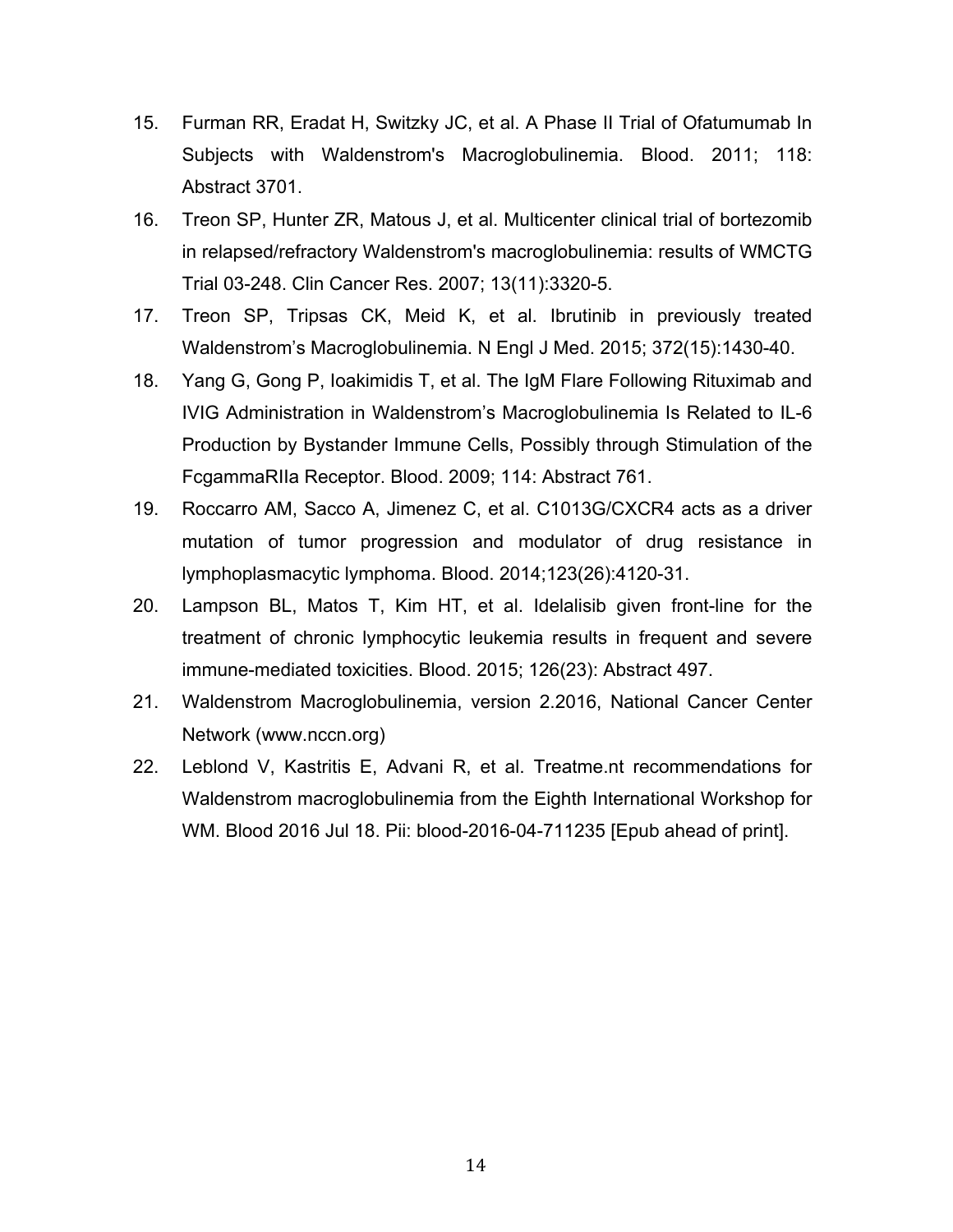## **Legends**

**Table 1.** Baseline characteristics for all patients enrolled on study. ISSWM, International Scoring System for WM.<sup>12</sup> Number of patients with low  $(L)$ ; intermediate (I); and high (H) risk ISSWM score is shown.

**Table 2.** Adverse events at highest grade for an individual patient that were possibly, probably or definitely associated with protocol therapy; (%) denotes number of events.

**Figure 1.** Synchronous changes for serum IgM levels and bone marrow disease burden assessed for 24 patients who underwent serial serial bone marrow biopsies by 26 weeks. *r=*0.23; p=0.26 by Spearman's Rho test for correlation of serum IgM and bone marrow disease burden for all 24 patients.

**Figure 2.** Progression-free survival following everolimus therapy in 33 symptomatic untreated Waldenstrom's macroglobulinemia patients. Kaplan Meier curve with 95% confidence intervals for progression free survival is shown for the 33 WM patients treated with everolimus.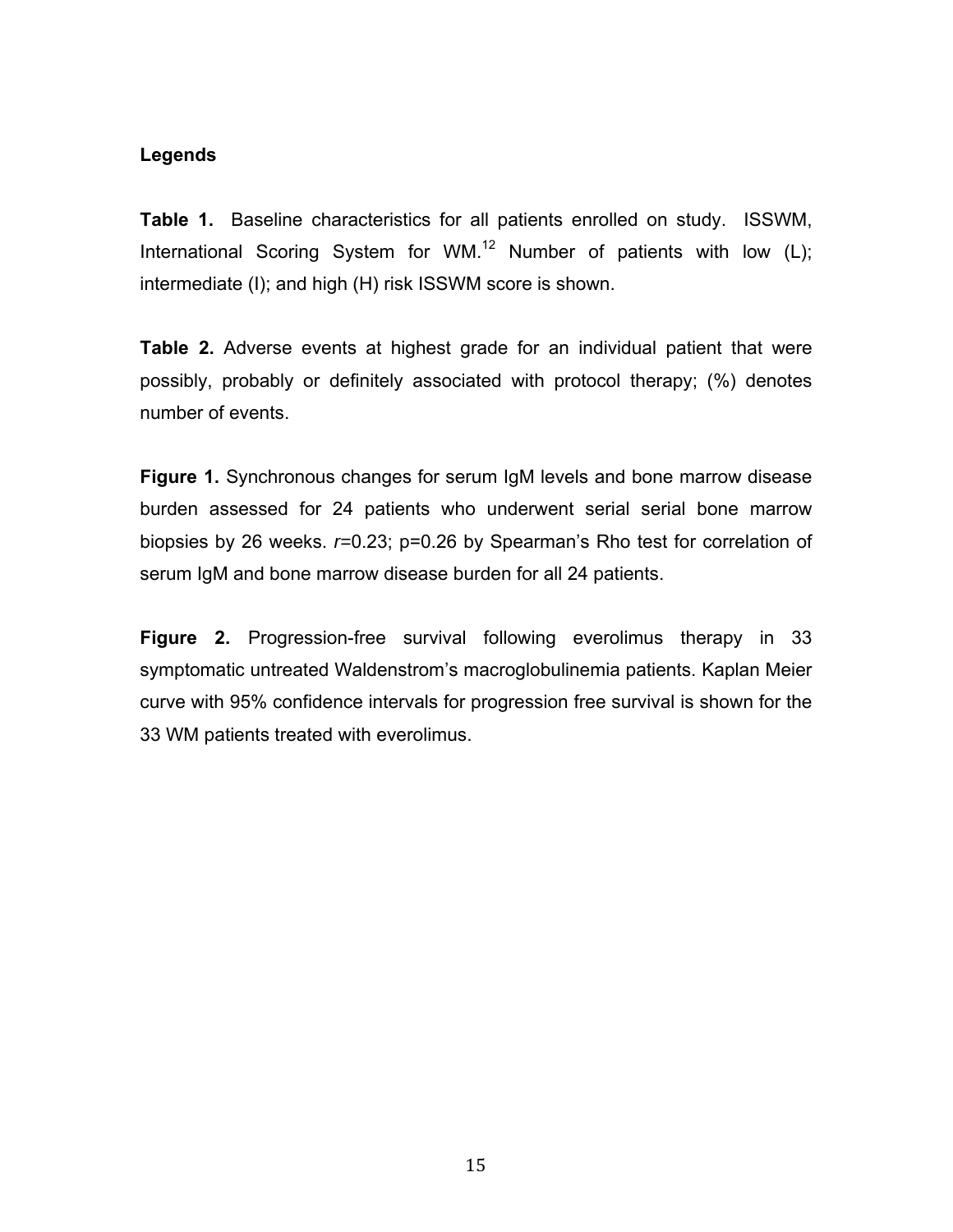# **Table 1.**

|                             | <b>Median</b> | Range          |  |
|-----------------------------|---------------|----------------|--|
| Age (years)                 | 62            | 40-79          |  |
| Gender (M/F)                | 24/9          | N/A            |  |
| Serum IgM (mg/dL)           | 4,440         | 959-10,256     |  |
| Serum IgA (mg/dL)           | 99            | 14-556         |  |
| Serum IgG (mg/dL)           | 884           | 187-2,620      |  |
| Hemoglobin (g/dL)           | 10.9          | $7.8 - 15.7$   |  |
| Platelet (mm3)              | 214,000       | 84,000-448,000 |  |
| $B_2$ -microglobulin (mg/L) | 3.3           | $0.7 - 24.2$   |  |
| ISSWM Score (L/I/H)         | 13/9/11       | N/A            |  |
| Extramedullary disease      | 10 (30.3%)    | N/A            |  |
| Bone Marrow Involvement (%) | 70            | $2 - 95$       |  |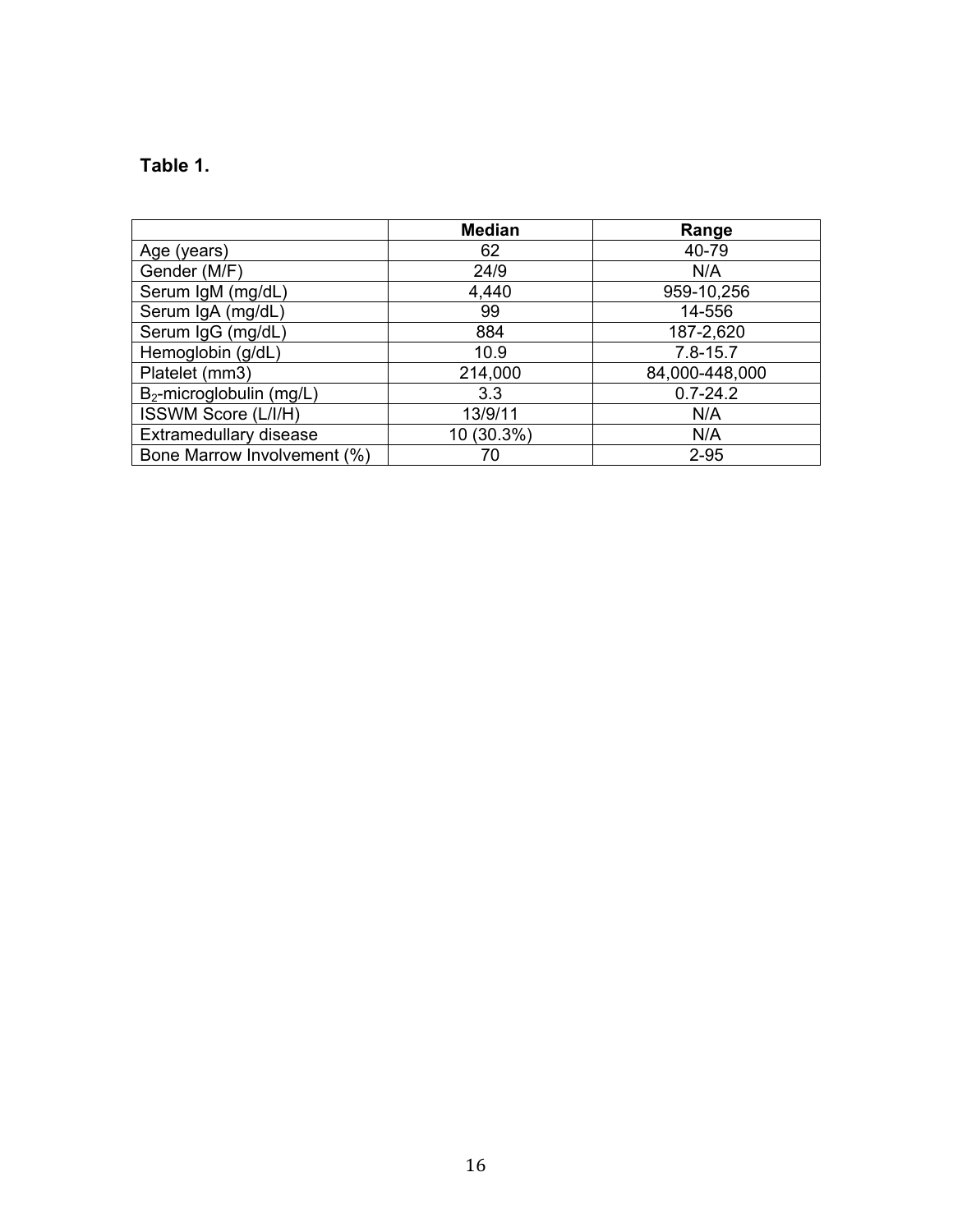# **Table 2.**

|                      | Grade 2         | Grade 3                     | Grade 4               | Grade >2        |
|----------------------|-----------------|-----------------------------|-----------------------|-----------------|
| Abdominal            | $2(6.1\%)$      | $0(0\%)$                    | $0(0\%)$              | $2(6.1\%)$      |
| discomfort           |                 |                             |                       |                 |
| Anorexia             | $(3.0\%)$<br>1  | (0%)<br>0                   | $(0\%)$<br>0          | (0%)<br>0       |
| Anemia               | $(21.2\%)$      | $(6.1\%)$<br>$\overline{2}$ | $(0\%)$<br>0          | (27.3%)<br>9    |
| Diarrhea             | $(3.0\%)$       | (0%)<br>0                   | $^{\prime}0\%$ )<br>0 | $(3.0\%)$<br>1  |
| Dyspnea              | (0%)<br>O       | $(3.0\%)$                   | $(0\%)$<br>0          | $(3.0\%)$<br>1  |
| Fatigue              | 3<br>(9.1%)     | 3<br>$(9.1\%)$              | $0\%$<br>0            | 6<br>(18.2%)    |
| Fever                | $(3.0\%)$       | (0%)<br>0                   | $(0\%)$<br>0          | (3.0%)<br>1     |
| Hyperglycemia        | $(6.1\%)$<br>2  | $(3.0\%)$                   | $(0\%)$<br>0          | 3<br>$(9.1\%)$  |
| Hypertriglyceridemia | $(6.1\%)$<br>2  | (0%)<br>0                   | $(0\%)$<br>0          | $(6.1\%)$<br>2  |
| Hypoxia              | $(0\%)$<br>0    | $(3.0\%)$                   | $^{\prime}0\%$<br>0   | (3.0%)<br>1     |
| Infection            | (15.2%)<br>5    | $(6.1\%)$<br>2              | $(0\%)$<br>0          | 7<br>$(21.2\%)$ |
| Leukopenia           | $(9.1\%)$<br>3  | $(3.0\%)$                   | $(0\%)$<br>0          | 12.1%<br>4      |
| <b>Mucositis</b>     | (27.3%)<br>9    | (0%)<br>0                   | $(0\%)$<br>0          | (27.3%)<br>9    |
| Neutropenia          | $(12.1\%)$<br>4 | 2<br>(6.1%)                 | $0\%$<br>0            | 6<br>18.2%      |
| Pneumonitis          | $(9.1\%)$<br>3  | 3<br>$(9.1\%)$              | $(0\%)$<br>0          | 18.2%<br>6      |
| Rash                 | $(21.2\%)$      | $(0\%)$<br>0                | (0%)<br>0             | 7<br>$(21.2\%)$ |
| Thrombocytopenia     | $(0\%)$<br>0    | $(15.2\%)$<br>5             | $(0\%)$<br>0          | $(15.2\%)$<br>5 |
| Vomiting             | (3.0%)          | (0%)<br>0                   | $(0\%)$<br>0          | $(3.0\%)$<br>1  |
| Weakness             | $(3.0\%)$       | $(0\%)$<br>0                | $(0\%)$<br>0          | 1<br>$(3.0\%)$  |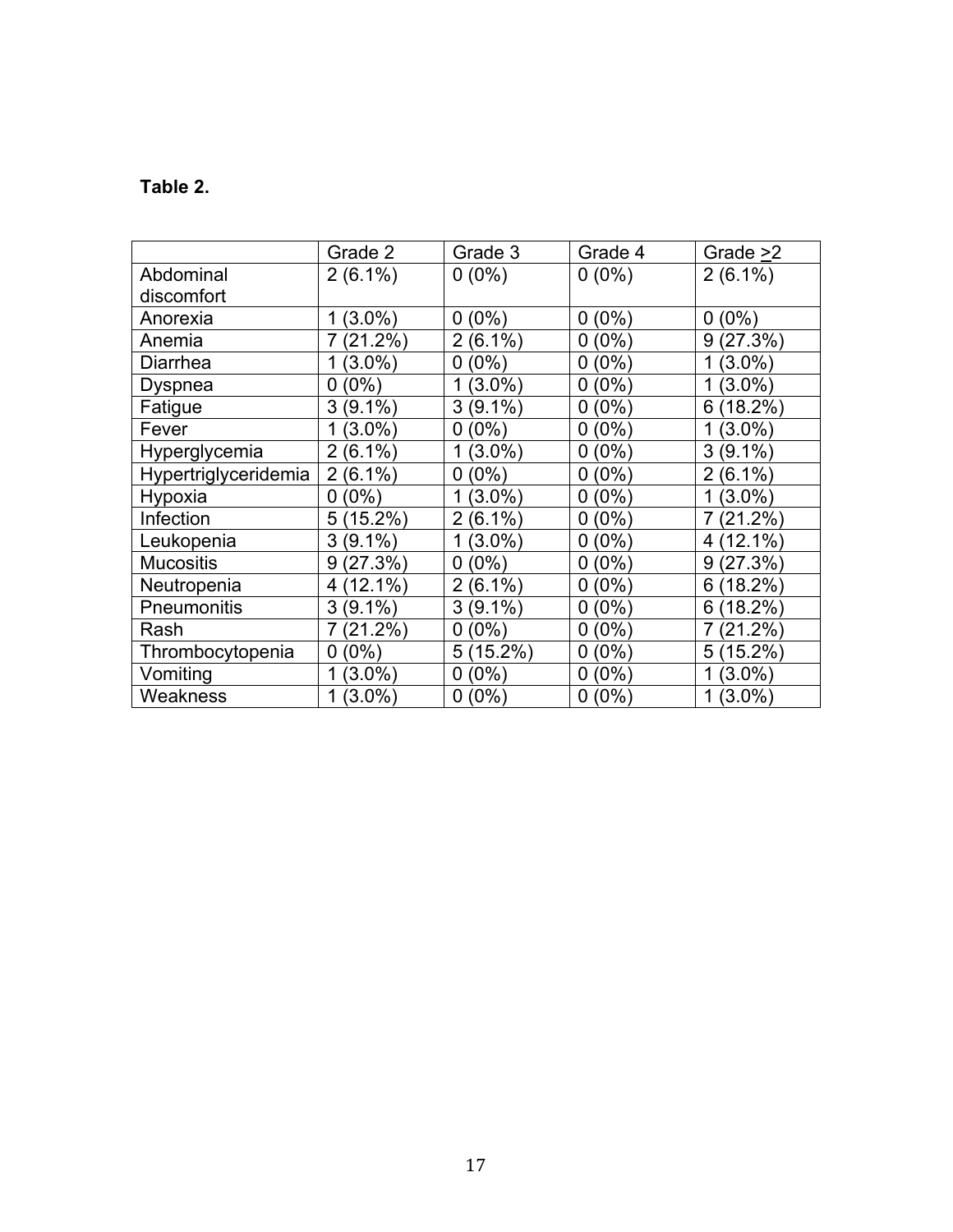

**WM Patients** 

Percentage change